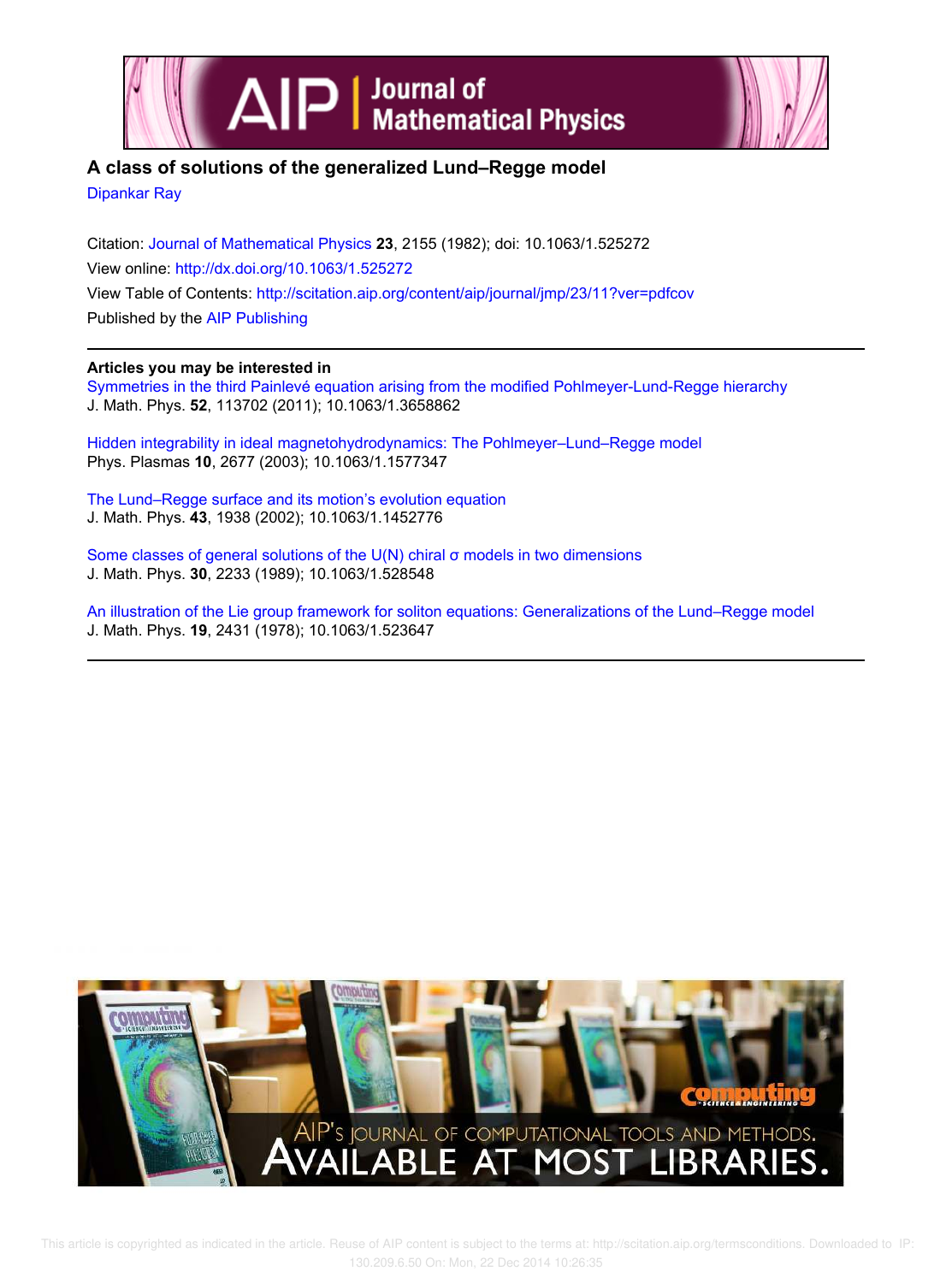# **A class of solutions of the generalized Lund-Regge model**

Dipankar Ray

*Physics Department, Queen Mary Col/ege, Mile End Road, London EI4NS, England <sup>a</sup> )* 

(Received 13 February 1980; accepted for publication 16 June 1981)

A class of solutions are obtained for the generalized Lund-Regge model of Corones [J. Math. Phys. 19, 2431 (1978)] and its Euclidean counterpart. As a consequence, a new solution is noted for the original Lund-Regge model.

PACS numbers: 04.20.Th

## **I. INTRODUCTION**

In a recent paper, Corones<sup>1</sup> has studied the following form of coupled equations for a generalized Lund-Regge model:

$$
\Theta_{11} - \Theta_{22} - 4g(\Theta) + h(\Theta)(\lambda_1^2 - \lambda_2^2) = 0,
$$
  
\n
$$
\lambda_{11} - \lambda_{22} = 2p(\Theta)(\lambda_1 \Theta_1 - \lambda_2 \Theta_2),
$$
\n(1.1)

where  $\theta_1 = \partial \theta / \partial x'$  and so on.

 $\theta$  and  $\lambda$  are unspecified field variables.  $g(\theta)$ ,  $h(\theta)$ , and  $p(\Theta)$  are unspecified functions of  $\Theta$ . A transformation  $x^2 \rightarrow i x^1$  transforms (1.1) to

$$
\theta_{11} + \theta_{22} - 4g(\theta) + h(\theta)(\lambda_1^2 + \lambda_2^2) = 0,
$$
  
\n
$$
\lambda_{11} + \lambda_{22} = p(\theta)(\lambda_1 \theta_1 + \lambda_2 \theta_2).
$$
\n(1.2)

Thus if  $(1.1)$  is a set of coupled equations in the two-dimensional space-time continuum, where  $x^1$  is timelike and  $x^2$  is spacelike, then (1.2) is its Euclidean counterpart, where both  $x^1$  and  $x^2$  are spacelike.

Equations of the form  $(1.1)$  and  $(1.2)$  occur in a number of physical problems, although the definition of the field variables  $\Theta$  and  $\lambda$  as well as the functions  $g(\Theta)$ ,  $h(\Theta)$ , and  $p(\Theta)$ vary from one problem to another. Particular examples of  $(1.1)$  occur in the study of relativistic strings in a uniform external field,<sup>2</sup> and the nonlinear  $\sigma$  model in 1 + 1 dimensions. Particular examples of  $(1.2)$  occur in the study of twodimensional Heisenberg ferromagnets<sup>3</sup> and in the Ginzburg-Pitaevski approach to superfluids.<sup>4</sup> Also Corones<sup>1</sup> has shown that an infinite number of equations of the form (1.1), including the two above, admit soliton solutions.

The present note provides a unified approach towards obtaining some particular solutions of  $(1.1)$  and  $(1.2)$  for unspecified  $g(\theta)$ ,  $h(\theta)$ , and  $p(\theta)$  subject to the restriction that

$$
g(\boldsymbol{\varTheta}){\not\equiv}0,
$$

$$
h(\Theta) \neq 0, \tag{1.3}
$$

$$
p(\boldsymbol{\Theta})\neq0.
$$

To obtain these solutions, we assume that

$$
\boldsymbol{\varTheta}=\boldsymbol{\varTheta}\left( z\right) ,
$$

where  $z = k(x^{1^2} + \epsilon x^{2^2}) + lx^1 + mx^2$ ,

*k, I,* and *m* are constants,

and

$$
= -1 \quad \text{for Eqs. (1.1)}= +1 \quad \text{for Eqs. (1.2).}
$$

It is obvious that Eqs. 
$$
(1.1)
$$
 are Lorentz-invariant and Eqs.  $(1.2)$  are invariant under arbitrary translations and rotation in two-dimensional Euclidean space.

(1.4)

Therefore, for Eqs. (1.1), without loss of generality, one can express *z* in one of the following forms.

(i) 
$$
z = x^1
$$
 with  $\theta_z \neq 0$ ,  
\n(ii)  $z = x^2$  with  $\theta_z \neq 0$ ,  
\n(iii)  $z = x^1 + x^2$  with  $\theta_z \neq 0$ ,  
\n(iv)  $z = x^{1^2} - x^{2^2}$  with  $\theta_z \neq 0$ ,

(v)  $\theta$  = const, where the form of *z* is immaterial.

In a similar manner for  $(1, 2)$ ,  $z$  can be expressed in one of the following ways:

$$
(i) z = x^1, \varTheta_z \neq 0,
$$

(ii) 
$$
z = x^{1^2} + x^{2^2}
$$
,

(iii)  $\theta$  = const, where *z* is immaterial.

Before we study these cases one by one we have to establish two lemmas.

#### **II. TWO LEMMAS**

*Lemmas:* If  $\chi$  is a function of any two independent variables  $\xi$  and  $\eta$  satisfying

$$
\chi_{\xi\xi} \mp \chi_{\eta\eta} = U(\xi) \chi_{\xi}, \qquad (2.1a)
$$

$$
\chi_{\xi}^2 \mp \chi_{\eta}^2 = V(\xi), \tag{2.1b}
$$

$$
U(\xi)\neq 0, \quad V(\xi)\neq 0,
$$

then

 $\chi_n = \text{const.}$  (2.2) We shall prove this for the negative sign in (2.1). The other is similar. From (2.1b),

$$
\chi_{\xi}\chi_{\xi\eta} - \chi_{\eta}\chi_{\eta\eta} = 0.
$$
\n
$$
\text{From (2.1a) and (2.3)} \tag{2.3}
$$

$$
\chi_{\eta} \chi_{\xi\xi} - \chi_{\xi} \chi_{\xi\eta} = U(\xi) \chi_{\xi} \chi_{\eta}.
$$
 (2.4)

If  $\chi_{\eta} \equiv 0$ , the (2.2) is obviously satisfied. On the other hand, if  $\chi_{\eta} \neq 0$ , one can divide (2.4) by  $\chi_{\eta}^2$  and integrate to obtain

$$
\chi_{\xi} = \chi_{\eta} \exp \left[ \int U(\xi) \, d\xi \right] W(\eta),
$$

where  $W(\eta)$  is some function of  $\eta$ .

From this equation and (2.1b) one can solve  $\chi_{\varepsilon}$  and  $\chi_{\eta}$ in terms of  $U(\xi)$ ,  $V(\xi)$ , and  $W(\eta)$ . The condition that

a)Present Address: Center of Advanced Study in Applied Mathematics, University College of Science, 92, Acharyya Prafulla Chandra Road, CaIcutta-700 009, India.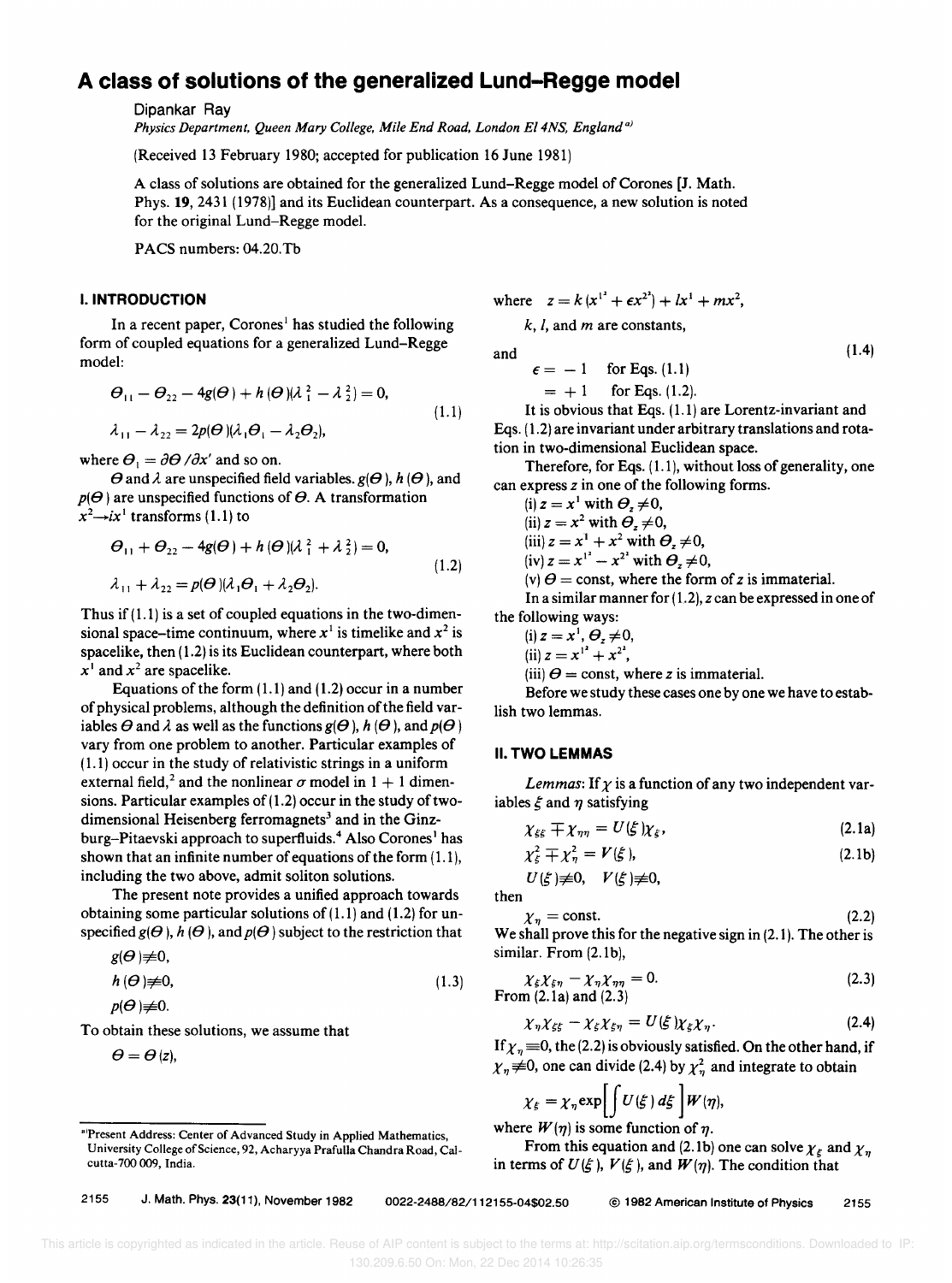$\partial \chi_{\xi}/\partial \eta = \partial \chi_{n}/\partial \xi$  then gives (2.2). Therefore, (2.2) holds in either case.

III. SOLUTIONS OF (1.1) Case (i)  $z = x^7$ ,  $\theta_z \neq 0$ Here  $\boldsymbol{\Theta} = \boldsymbol{\Theta}(\boldsymbol{x}^1).$  $(3.1)$  Equation  $(1.1)$  is now of the form  $(2.1)$  with the negative sign, where  $\lambda$  is taken as  $\chi$ ,  $x^1$  as  $\xi$ , and  $\chi^2$  as a. Therefore, using  $(3.1)$  and the lemma, we obtain from  $(1.1b)$ 

$$
\lambda = K^{1}x^{2} + A^{1}\int \exp\left[2\int p(\Theta) d\Theta\right] dx^{1}.
$$

Formula  $(1.1a)$  then gives

$$
\int \frac{d\Theta}{(B^1 + 8\int g(\Theta) d\Theta - 2\int h(\Theta) \{A^{12} \exp[4\int p(\Theta) d\Theta] - K^{12}\} d\Theta)^{1/2}} = x^1,
$$
\n(3.2)  
\nwhere  $A^1, B^1$ , and  $K^1$  are constants of integration.

Case (ii)  $z = x^2$  with  $\theta_z \neq 0$ 

Here

 $\boldsymbol{\Theta} = \boldsymbol{\Theta}\, (x^2).$ 

Similarly, here

$$
\lambda = K''x^1 + A''\int \exp\left[2\int p(\theta) d\theta\right] dx^2,
$$
\n
$$
\int \frac{d\theta}{(B'' - 8\int p(\theta) d\theta - 2\int p(\theta) \{A''^2 \exp[4\int p(\theta) d\theta] - K''^2\} d\theta)^{1/2}} = x^2.
$$
\n(3.4)

Case (iii)  $z = x^7 + x^2$ ,  $\Theta \neq$  const

Define

$$
\alpha = x^1 + x^2,\tag{3.5}
$$

Therefore,

$$
\Theta = \Theta \left( \alpha \right),\tag{3.6}
$$

Formula (1.1) reduces to

 $\beta = x^1 - x^2$ .

$$
-g(\Theta) + h(\Theta)\lambda_{\alpha}\lambda_{\beta} = 0, \qquad (3.7a)
$$

$$
\lambda_{\alpha\beta} = p(\Theta) \lambda_{\beta} \Theta_{\alpha}.
$$
 (3.7b)

Equation (3.7b) can be readily integrated to give

$$
\lambda = \psi + \phi \exp\biggl[\int p(\Theta) \, d\Theta\biggr],\tag{3.8}
$$

where  $\psi = \psi(\alpha)$ ,  $\phi = \phi(\beta)$ .

Formula (3.7a) then gives

$$
\phi_{\beta} \exp \left[ \int p(\Theta) \, d\Theta \right] \left\{ \psi_{\alpha} + \phi \exp \left[ \int p(\Theta) \, d\Theta \right] p(\Theta) \Theta_{\alpha} \right\}
$$
\n
$$
= g(\Theta) / h(\Theta).
$$
\nFrom (1.3) and (3.9),\n
$$
\tag{3.9}
$$

$$
\phi_{\beta} \neq 0. \tag{3.10}
$$

Therefore, (3.9) can be rewritten as

$$
\frac{\psi_{\alpha} \exp[-\int p(\Theta)q \, d\Theta]}{p(\Theta)\Theta_{\alpha}} + \phi
$$
\n
$$
= \frac{g(\Theta) \exp[-2\int p(\Theta) \, d\Theta]}{h(\Theta)p(\Theta)\Theta_{\alpha}} \cdot \frac{1}{\phi_{\beta}}.
$$
\n(3.11)

Since  $\psi$ ,  $g(\theta)$ ,  $p(\theta)$ , and  $h(\theta)$  are functions of  $\alpha$  and  $\phi$  is a

function of  $\beta$ , differentiating (3.11) with respect to  $\alpha$  and  $\beta$ , we have

(3.3)

$$
\left[\frac{g(\Theta)\exp[-2\int p(\Theta)\,d\Theta]}{h(\Theta)p(\Theta)\Theta_{\alpha}}\right]_{\alpha}\left(\frac{1}{\phi_{\beta}}\right)_{\beta}=0.
$$

However, if  $(1/\phi_B)_B = 0$ , i.e.,  $1/\phi_B = \text{const}$ , then the righthand side of (3.11) is a function of  $\alpha$  only and hence so is the left-hand side which is possible only if  $\phi$  is a constant which violates (3.10). Therefore,

$$
\frac{g(\Theta)\exp[-2\int p(\Theta)\,d\Theta]}{h(\Theta)p(\Theta)\Theta_{\alpha}} = \text{const.} \tag{3.12}
$$

Then the right-hand side of (3.11) is a function of  $\beta$  and so must be the left-hand side; therefore,

$$
\frac{\psi_{\alpha} \exp[-\int p(\Theta) \, d\Theta]}{p(\Theta) \Theta_{\alpha}} = \text{const.}
$$
\n(3.13)

Using (3.8), (3.11), (3.12), and (3.13), the complete solutions of (3.7), which are the complete solutions of (1.1) for  $\theta$  as a function of  $x^1 + x^2$ , this can be written as

$$
B\int \frac{h(\Theta)p(\Theta)\exp[2\int p(\Theta)\,d\Theta]}{g(\Theta)}\,d\Theta = x^1 + x^2,
$$
  

$$
\psi = A\int \exp\left[\int p(\Theta)\,d\Theta\right]p(\Theta)\,d\Theta,
$$
  

$$
\phi = -A \pm \overline{2B(x^1 - x^2) + C},
$$
\n(3.14)

$$
\lambda = \psi(x^1 + x^2) + \phi(x^1 - x^2) \exp\biggl[\int p(\Theta) d\Theta\biggr],
$$

where  $A$ ,  $B$ , and  $C$  are constants of integration.

Dipankar Ray 2156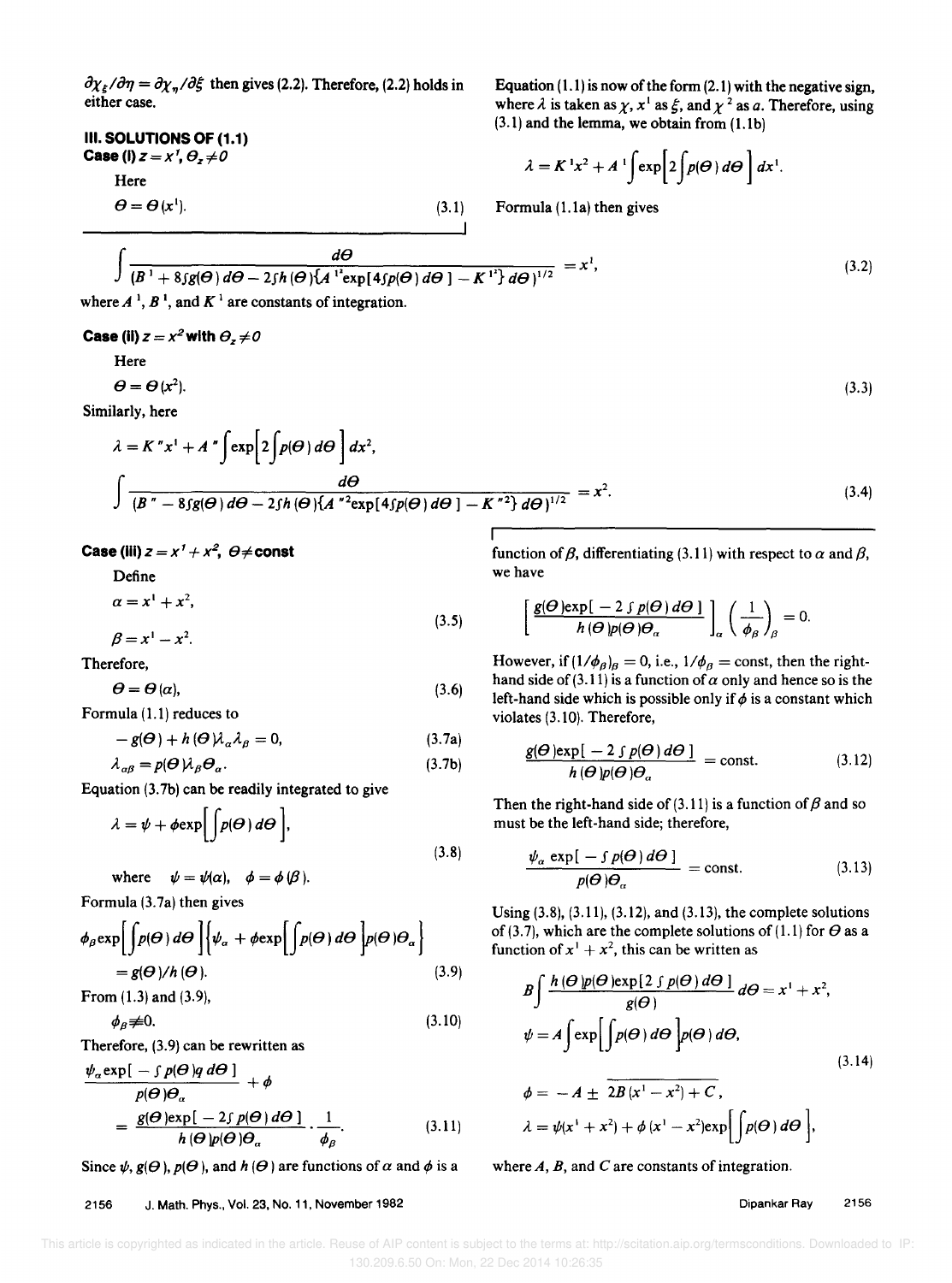Case (iv)  $z = x'^2 - x^{27}$ ,  $\theta \neq$  const.

Define

$$
y = \ln(x^{1^2} - x^{2^2}),
$$
\n(3.15)

$$
s=\ln\frac{x^1+x^2}{x^1-x^2}.
$$

Therefore,

$$
\Theta = \Theta \left( y \right). \tag{3.16}
$$

Formula (1.1) can then be rewritten as

$$
\lambda_{yy} - \lambda_{ss} = 2p(\boldsymbol{\Theta})\boldsymbol{\Theta}_y\lambda_y \quad , \tag{3.17a}
$$

$$
\lambda_{y}^{2} - \lambda_{s}^{2} = \frac{e^{y}g(\Theta) - \Theta_{yy}}{h(\Theta)} \quad . \tag{3.17b}
$$

Therefore, using (3.16) and Sec. II,

$$
\lambda_s = \text{const.} \tag{3.18}
$$

Using (3.18), one can integrate (3.17a) to give  
\n
$$
\lambda = M \exp\left(2 \int p \, d\Theta\right) + N \ln \frac{x^1 + x^2}{x^1 - x^2}.
$$
\n(3.19a)

(3.17b) then becomes

$$
\left[M^{2} \exp\left(4 \int p \, d\Theta\right) - N^{2}\right] h(\Theta) = e^{y}g(\Theta) - \Theta_{yy},
$$
\n(3.19b)

where

$$
\Theta = \Theta \left( y \right) \tag{3.19c}
$$

and

$$
y = \ln(x^{1^2} - x^{2^2}).
$$
 (3.19d)

If p, h, and g are known functions of  $\Theta$ , then (3.19b) is an ordinary second order differential equation for  $\theta$  as a function of y which can be solved numerically by computer.  $\lambda$ and  $y$  are then given respectively by  $(3.19a)$  and  $(3.19d)$ .

#### Case (v)  $\theta$  = const

Here (1.1) gives  
\n
$$
\lambda_1^2 - \lambda_2^2 = \text{const},
$$
\n
$$
\lambda_{11} - \lambda_{22} = 0.
$$

The solution can be readily seen as

$$
\lambda = A'''x^1 + B''x^2, \tag{3.20}
$$

where *A* '" and *B* '" are constants satisfying

$$
A^{m2}-B^{m2}=4g(\Theta)/h(\Theta)
$$

and  $\theta$  is a constant.

I

### IV. SOLUTIONS OF (1.2) Case (i)  $z = x'$ ,  $\theta_z \neq 0$

This case is similar to case (i) of Sec. III. Proceeding in a similar way, we get the solution as

$$
(4.1)
$$

$$
\int \frac{d\Theta}{(B_0 + 8\int g(\Theta) d\Theta - 2\int h(\Theta) \{A_0^2 \exp[4\int p(\Theta) d\Theta] + K^2\} d\Theta)^{1/2}} = x^1.
$$

where  $A_0$ ,  $B_0$ , and  $K_0$  are constants of integration.

 $\lambda = K_0 x^2 + A_0 \int \exp\left(2 \int p(\boldsymbol{\Theta}) d\boldsymbol{\Theta}\right) d\mathbf{x}^1$ ,

**Case (ii)**  $z = x^{12} + x^{22}$ ,  $\theta$ ,  $\neq 0$ 

This case is similar to case (iv) of Sec. III. Proceeding in a similar way, we get

$$
\lambda = M_0 \exp\left(2\int p \, d\Theta\right) + 2N_0 \tan^{-1} \frac{x^2}{x^1},\tag{4.2a}
$$

$$
\left[M_{0}^{2}\exp\left(4\int p\,d\Theta\right)+N_{0}^{2}\right]h\left(\Theta\right)=e^{\nu_{0}}g(\Theta)+\Theta_{\nu_{0}\nu_{0}},\tag{4.2b}
$$

where

$$
\Theta = \Theta \left( y_0 \right), \tag{4.2c}
$$

$$
y_0 = \ln(x^{1^2} + x^{2^2}) \tag{4.2d}
$$

 $M_0$  and  $N_0$  are constants of integration.

As before, (4.2b) is an ordinary second order differential equation for  $\Theta$  as a function of  $y_0$  if p, h, and g are known functions of  $\theta$ . This equation can be solved numerically.  $\lambda$ and  $y_0$  are given respectively by  $(4.2a)$  and  $(4.2d)$ .

### Case (iii)  $\theta$  = const

This case is similar to case (v) of Sec. III.

2157 J. Math. Phys., Vol. 23, No. 11, November 1982

The solutions are

$$
\lambda = A_1 x^1 + B_1 x^2, \tag{4.3a}
$$

where  $A_1$  and  $B_1$  are constants satisfying

$$
A_1^2 + B_1^2 = 4g(\Theta)/h(\Theta)
$$
 (4.3b)

and  $\theta$  is a constant.

## V. SOLUTIONS FOR ORIGINAL LUND-REGGE MODEL

The original Lund-Regge model<sup>2</sup> is a special case of  $(1.1)$ , where

$$
g(\Theta) = - (c \sin \Theta \cos \Theta)/4,\nh(\Theta) = \cos \Theta / \sin^3 \Theta,\np(\Theta) = 1 / \sin \Theta \cos \Theta.
$$
\n(5.1)

In this case all the solutions for  $\theta = \theta(x^1)$ ,  $\theta = \theta(x^2)$ ,  $\theta = \theta (x^1 - x^2)$ , and  $\theta =$  const already appear in the literature.<sup>5</sup> However, in the case of  $\theta = \theta(x^{1^2} - x^{2^2})$ , i.e., in case (iv) of Sec. III, we observe some new solutions for the original Lund-Regge model.<sup>2</sup>

For the original Lund-Regge model the equations for case (iv) in Sec. III, i.e., (3.19), reduce to

$$
\lambda = M \tan^2 \Theta + N \ln \frac{x^1 + x^2}{x^1 - x^2},
$$
\n(5.2a)

Dipankar Ray 2157